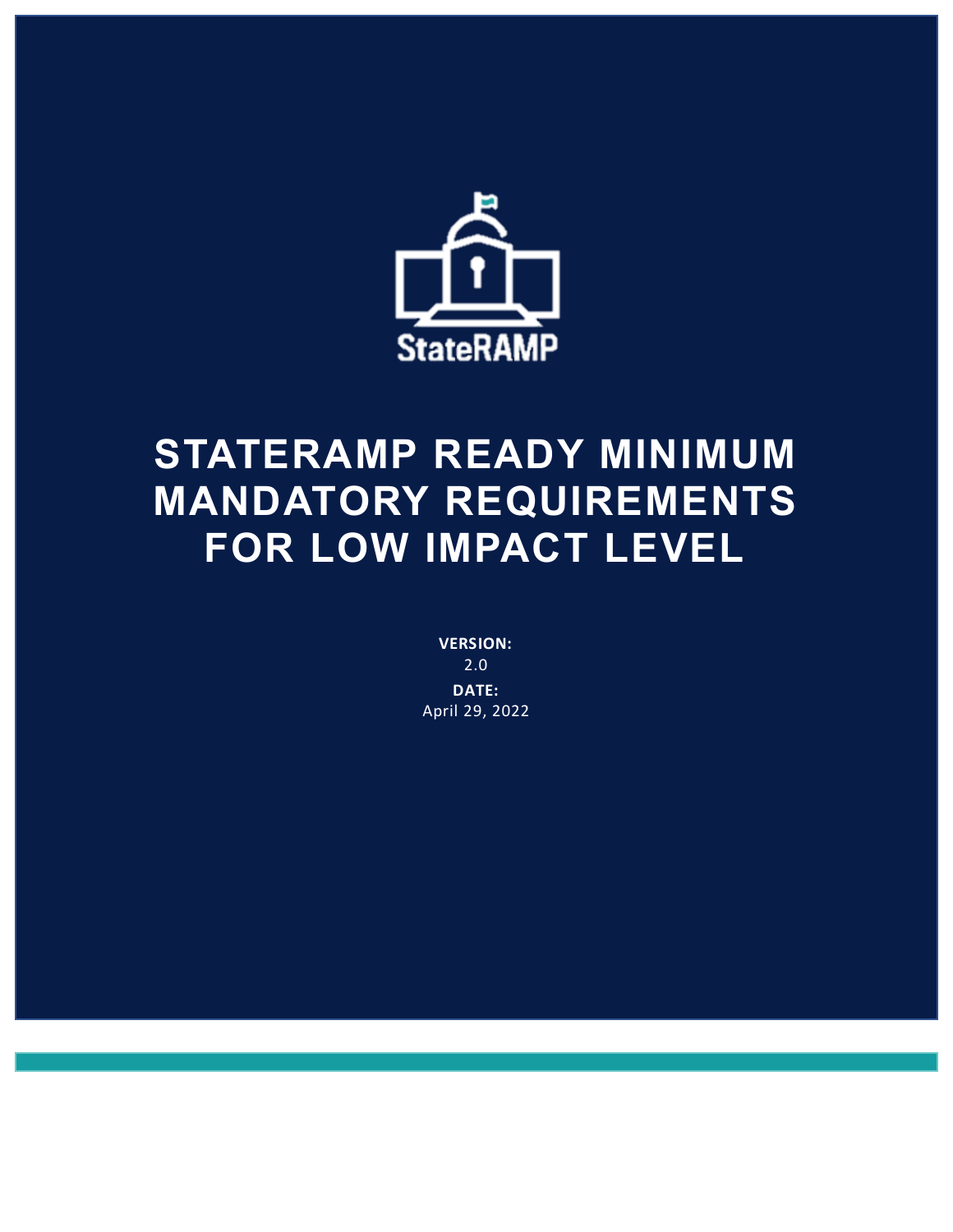

# **DOCUMENT REVISION HISTORY**

| Date       | <b>Description</b>                                                      | <b>Version</b> | <b>Governance Body</b>                                 |
|------------|-------------------------------------------------------------------------|----------------|--------------------------------------------------------|
| 12/17/2020 | <b>Original Publication</b>                                             | 1.0            | <b>StateRAMP Steering Committee</b>                    |
| 08/11/2021 | Added User Guide and<br>SOD to document list.                           | 1.1            | Julia Miller                                           |
| 09/16/2021 | Style updates to<br><b>Minimum Mandates</b><br>table                    | 1.2            | Shea Simpson                                           |
| 4/29/2022  | <b>Update Requirements</b><br>for Ready specific to<br>Low Impact Level | 2.0            | StateRAMP Standards & Technical<br>Committee and Board |

This document will be reviewed at the discretion of the StateRAMP Board a frequency no less than annually.

#### **StateRAMP Status Progression**

StateRAMP is designed to allow service providers to progress through five security statuses, including: Active, Ready, In Process, Pending, and Authorized. Additionally, a Provisional status may be assigned by a State if the State determines a provider's Security Package meets most critical controls but not all. To be eligible for Provisional Status, the provider must meet the minimum mandatory requirements below.

#### **Achieving Ready Status**

To achieve Ready Status, a service provider must meet the minimum mandatory requirements outlined in this document. The minimum mandates are specific to Low Impact Levels and Moderate/High impact levels.

StateRAMP developed the minimum mandatory requirements for Ready with input from State, CSP, and security experts. It is the goal of StateRAMP to help mature and grow the service provider community and in doing so, improve the security profile for state and local government. StateRAMP will verify that providers meet the intent of the security requirements as appropriate and fit for purpose.

Templates and guidance will be maintained and published on [www.stateramp.org.](http://www.stateramp.org/)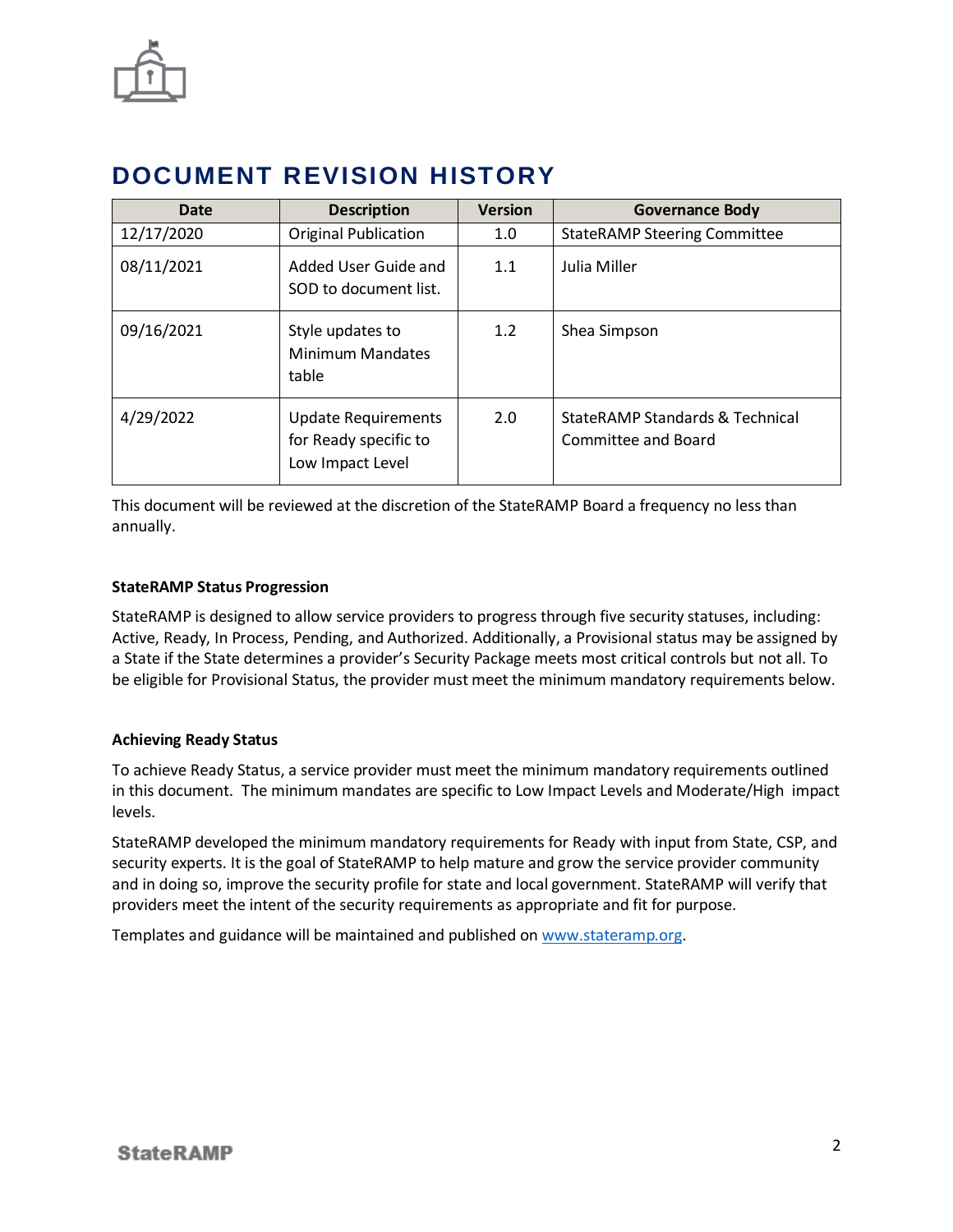

To achieve Ready Status, a service provider must meet these minimum mandatory requirements for Low Impact Level.

|                | StateRAMP Mandates for Ready - Low Impact Systems                                                                                                            | Compliant? |           |     |  |
|----------------|--------------------------------------------------------------------------------------------------------------------------------------------------------------|------------|-----------|-----|--|
| #              |                                                                                                                                                              | Yes        | <b>No</b> | N/A |  |
| 1              | Are modern cryptographic modules consistently used where cryptography is<br>required?                                                                        |            |           |     |  |
|                | <b>Associated NIST Controls</b>                                                                                                                              |            |           |     |  |
|                | Remote Access [AC-17 (2)]                                                                                                                                    |            |           |     |  |
|                | Digital Signatures/Hash [CM-5 (3)]                                                                                                                           |            |           |     |  |
|                | Authentication [IA-5 (1), IA-7]                                                                                                                              |            |           |     |  |
|                | Transmission [SC-8 (1), SC-12, SC-12(2, 3)]                                                                                                                  |            |           |     |  |
|                | Data at Rest [SC-28]                                                                                                                                         |            |           |     |  |
|                | <b>Minimum Required Encryption Cipher Strength</b>                                                                                                           |            |           |     |  |
|                | AES-256                                                                                                                                                      |            |           |     |  |
|                | AES-128                                                                                                                                                      |            |           |     |  |
|                | <b>Required Encryption-In-Transit Protocols</b>                                                                                                              |            |           |     |  |
|                | TLS 1.2 (Compliant)                                                                                                                                          |            |           |     |  |
|                | TLS 1.3 (Compliant)                                                                                                                                          |            |           |     |  |
| $\overline{2}$ | Does the SP use a vulnerability scanner that is updated prior to performing new<br>scans to scan the system for vulnerabilities?                             |            |           |     |  |
|                | <b>Associated NIST Control</b>                                                                                                                               |            |           |     |  |
|                | Vulnerability Scanning [RA-5, RA-5 (1), RA-5 (2)]                                                                                                            |            |           |     |  |
|                | Required                                                                                                                                                     |            |           |     |  |
|                | Credentialed scans must be used on all devices, and credentials used must be<br>validated to work properly for scanning purposes.                            |            |           |     |  |
| 3              | Does the SP consistently remediate High vulnerabilities within 30 days, Moderate<br>vulnerabilities within 90 days, and Low vulnerabilities within 180 days? |            |           |     |  |
|                | <b>Associated NIST Control</b>                                                                                                                               |            |           |     |  |
|                | <b>Vulnerability Scanning [RA-5]</b>                                                                                                                         |            |           |     |  |
| 4              | Does the SP and system utilize an audit and event monitoring solution that can                                                                               |            |           |     |  |
|                | support 90 days of online storage and 365 days of event/log data?                                                                                            |            |           |     |  |
|                | <b>Associated NIST Controls</b>                                                                                                                              |            |           |     |  |
|                | Event Logging [AU-2]                                                                                                                                         |            |           |     |  |
|                | Content of Audit Records [AU-3]                                                                                                                              |            |           |     |  |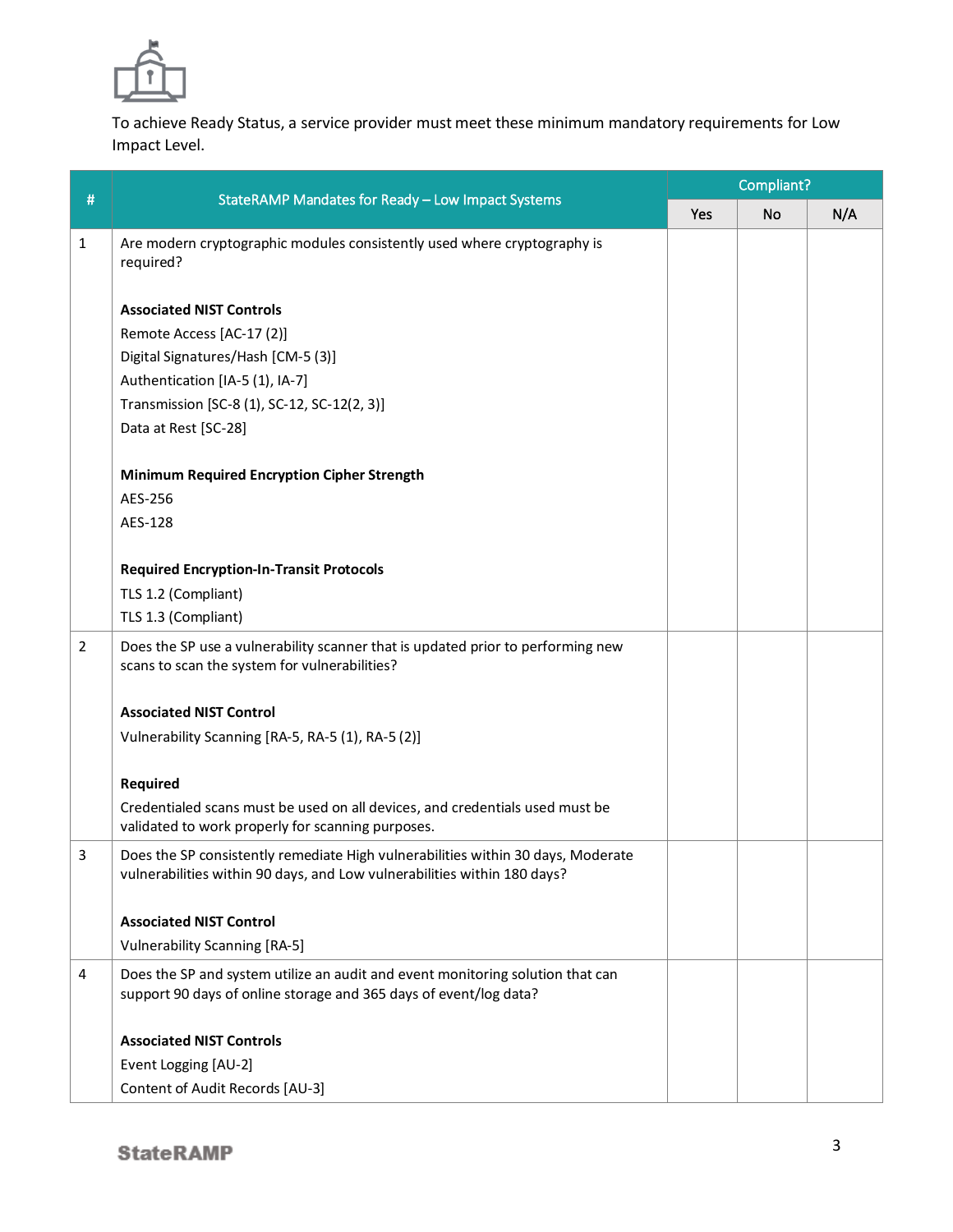

|    | StateRAMP Mandates for Ready - Low Impact Systems                                                                                                | Compliant? |           |     |  |
|----|--------------------------------------------------------------------------------------------------------------------------------------------------|------------|-----------|-----|--|
| #  |                                                                                                                                                  | Yes        | <b>No</b> | N/A |  |
|    | Time Stamps [AU-8]                                                                                                                               |            |           |     |  |
|    | Audit Record Retention [AU-11]                                                                                                                   |            |           |     |  |
|    | Audit Record Generation [AU-12]                                                                                                                  |            |           |     |  |
|    | Information System Monitoring [SI-4]                                                                                                             |            |           |     |  |
|    | Required                                                                                                                                         |            |           |     |  |
|    | Some form of log aggregation is required. A SIEM is recommended but not required.                                                                |            |           |     |  |
| 5  | Does the system's external DNS solution support DNS Security (DNSSEC) to provide<br>origin authentication and integrity verification assurances? |            |           |     |  |
|    | <b>Associated NIST Controls</b>                                                                                                                  |            |           |     |  |
|    | Secure Name/Address Resolution Service (Auth. Source) [SC-20]                                                                                    |            |           |     |  |
|    | Secure Name/Address Resolution Service (Recursive or Caching Resolver) [SC-21]                                                                   |            |           |     |  |
| 6  | Does the system enforce access according to established access control policies?                                                                 |            |           |     |  |
|    |                                                                                                                                                  |            |           |     |  |
|    | <b>Associated NIST Control</b>                                                                                                                   |            |           |     |  |
|    | <b>Access Enforcement [AC-3]</b>                                                                                                                 |            |           |     |  |
| 7  | Does the system enforce a limit on the number of invalid login attempts within a 15<br>minute time period?                                       |            |           |     |  |
|    | <b>Associated NIST Control</b>                                                                                                                   |            |           |     |  |
|    | Unsuccessful Logon Attempts [AC-7]                                                                                                               |            |           |     |  |
| 8  | Does the system require multi-factor authentication (MFA) for administrative<br>accounts and functions?                                          |            |           |     |  |
|    | <b>Associated NIST Controls</b>                                                                                                                  |            |           |     |  |
|    | Identification and Authentication (Organizational Users) [IA-2]                                                                                  |            |           |     |  |
|    | Identification and Authentication   MFA for Privileged Accounts [IA-2(1)]                                                                        |            |           |     |  |
|    | Identification and Authentication   Local Access to Privileged Accounts [IA-2(3)]                                                                |            |           |     |  |
| 9  | Does the system ensure secure separation of customer data?                                                                                       |            |           |     |  |
|    | <b>Associated NIST Control</b>                                                                                                                   |            |           |     |  |
|    | Information Flow Enforcement [SC-4]                                                                                                              |            |           |     |  |
| 10 | Does the system have the capability to detect, contain, and eradicate malicious<br>software?                                                     |            |           |     |  |
|    |                                                                                                                                                  |            |           |     |  |
|    | <b>Associated NIST Controls</b>                                                                                                                  |            |           |     |  |
|    | Maintenance Tools   Inspect Media [MA-3 (2)]                                                                                                     |            |           |     |  |
|    | Malicious Code Protection [SI-3]                                                                                                                 |            |           |     |  |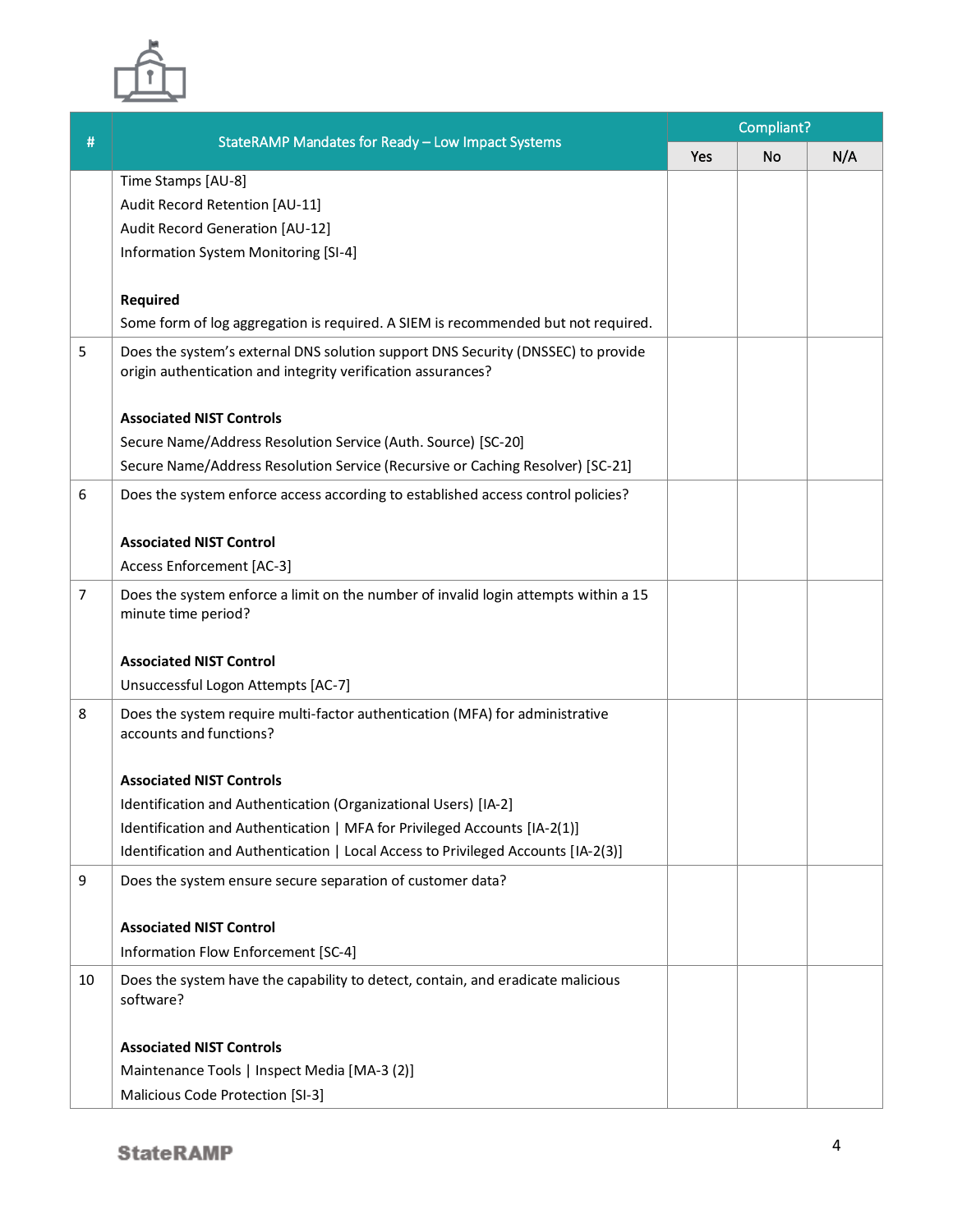

|    |                                                                                                                                                | Compliant? |           |     |  |
|----|------------------------------------------------------------------------------------------------------------------------------------------------|------------|-----------|-----|--|
| #  | StateRAMP Mandates for Ready - Low Impact Systems                                                                                              | Yes        | <b>No</b> | N/A |  |
|    | Malicious Code Protection   Central Management [SI-3 (1)]                                                                                      |            |           |     |  |
|    | Malicious Code Protection   Automatic Updates [SI-3 (2)]                                                                                       |            |           |     |  |
|    | Malicious Code Protection   Non-signature Based Detection [SI-3 (7)]                                                                           |            |           |     |  |
| 11 | Does the system protect audit information from unauthorized access, modification, and<br>deletion?                                             |            |           |     |  |
|    | <b>Associated NIST Controls</b>                                                                                                                |            |           |     |  |
|    | Audit Reduction and Report Generation [AU-7]                                                                                                   |            |           |     |  |
|    | Protection of Audit Information [AU-9]                                                                                                         |            |           |     |  |
| 12 | Does the SP have the capability to recover the system to a known and functional<br>state following an outage, breach, DoS attack, or disaster? |            |           |     |  |
|    | <b>Associated NIST Controls</b>                                                                                                                |            |           |     |  |
|    | Contingency Plan [CP-2]                                                                                                                        |            |           |     |  |
|    | Contingency Plan   Capacity Planning [CP-2 (2)]                                                                                                |            |           |     |  |
|    | Contingency Plan   Resume Mission and Business Functions [CP-2 (3)]                                                                            |            |           |     |  |
|    | System Backup [CP-9]                                                                                                                           |            |           |     |  |
|    | System Recovery and Reconstitution [CP-10]                                                                                                     |            |           |     |  |
| 13 | Does the SP maintain a current, complete, and accurate inventory of the information<br>system software, hardware, and network components?      |            |           |     |  |
|    | <b>Associated NIST Control</b>                                                                                                                 |            |           |     |  |
|    | System Component Inventory [CM-8]                                                                                                              |            |           |     |  |
| 14 | Does the SP follow a formal change control process that includes a security impact<br>assessment?                                              |            |           |     |  |
|    | <b>Associated NIST Controls</b>                                                                                                                |            |           |     |  |
|    | Configuration Change Control [CM-3]                                                                                                            |            |           |     |  |
|    | Impact Analysis [CM-4]                                                                                                                         |            |           |     |  |
|    |                                                                                                                                                |            |           |     |  |
|    | Required                                                                                                                                       |            |           |     |  |
|    | Some form of automation must be used within the change control process.                                                                        |            |           |     |  |
| 15 | Does the SP employ automated mechanisms to detect inventory and configuration<br>changes?                                                      |            |           |     |  |
|    | <b>Associated NIST Controls</b>                                                                                                                |            |           |     |  |
|    | Baseline Configuration   Automation [CM-2(2)]                                                                                                  |            |           |     |  |
|    | Configuration Settings   Automated Mgmt., Application & Verification [CM-6(1)]                                                                 |            |           |     |  |
|    | System Component Inventory   Automated Unauthorized Component Detection<br>$[CM-8(3)]$                                                         |            |           |     |  |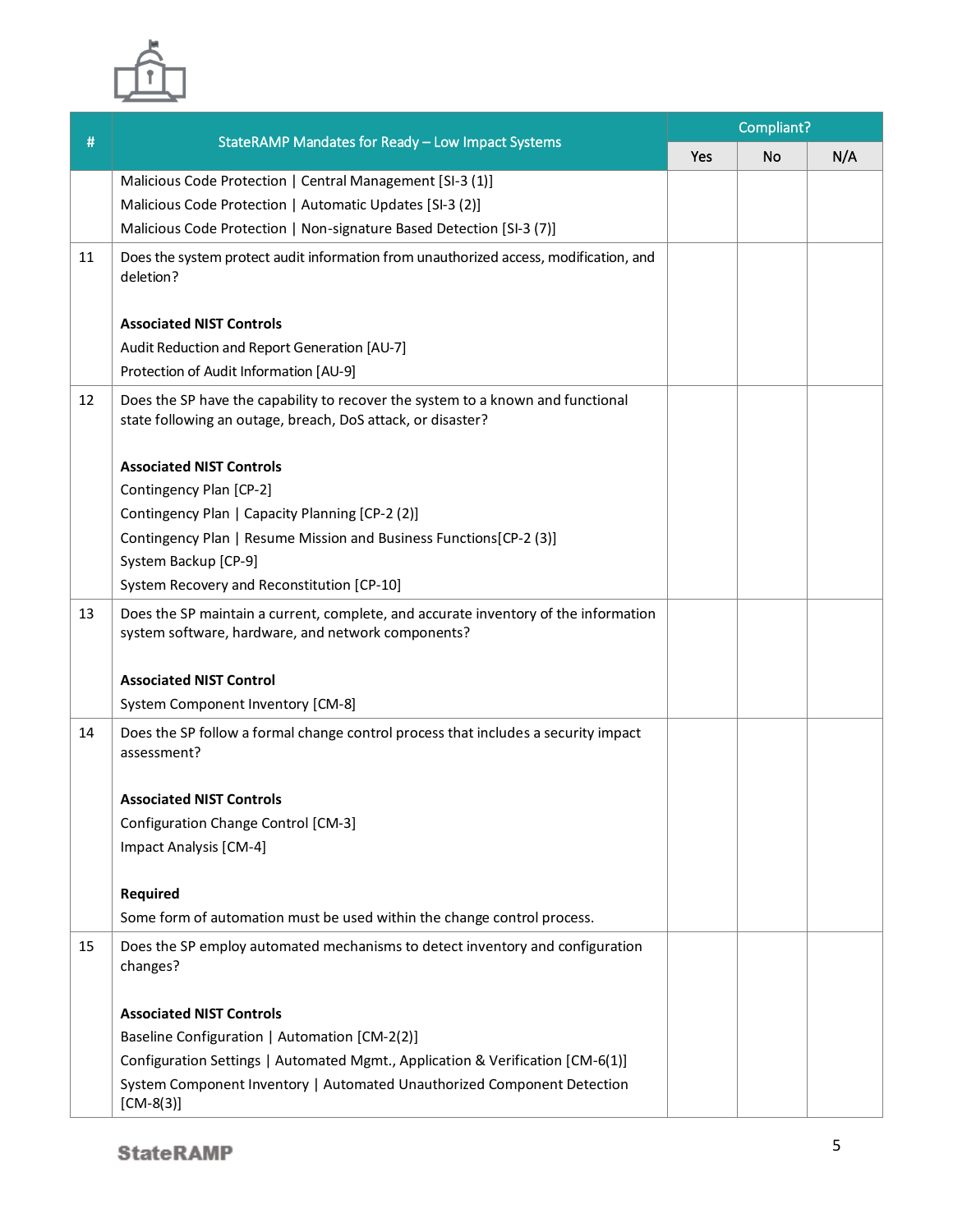

|    |                                                                                                                                             | Compliant? |    |     |  |
|----|---------------------------------------------------------------------------------------------------------------------------------------------|------------|----|-----|--|
| #  | StateRAMP Mandates for Ready - Low Impact Systems                                                                                           | Yes        | No | N/A |  |
| 16 | Does the SP prevent unauthorized changes to the system?                                                                                     |            |    |     |  |
|    |                                                                                                                                             |            |    |     |  |
|    | <b>Associated NIST Controls</b>                                                                                                             |            |    |     |  |
|    | Access Restriction for Change [CM-5]<br>Access Restriction for Change   Automated Access Enforcement & Audit Records                        |            |    |     |  |
|    | $[CM-5(1)]$                                                                                                                                 |            |    |     |  |
|    | Access Restriction for Change   Privilege Limitation for Production and Operation<br>$[CM-5(5)]$                                            |            |    |     |  |
| 17 | Does the SP scan for configuration settings on systems in the environment?                                                                  |            |    |     |  |
|    | <b>Associated NIST Control</b>                                                                                                              |            |    |     |  |
|    | Configuration Settings [CM-6]                                                                                                               |            |    |     |  |
|    |                                                                                                                                             |            |    |     |  |
|    | Preference                                                                                                                                  |            |    |     |  |
|    | <b>SCAP scans</b>                                                                                                                           |            |    |     |  |
| 18 | Does the SP ensure that all non-essential services, functions, and ports are disabled<br>on the information system?                         |            |    |     |  |
|    | <b>Associated NIST Control</b>                                                                                                              |            |    |     |  |
|    | Least Functionality [CM-7]                                                                                                                  |            |    |     |  |
| 19 | Does the SP perform regular maintenance on the system that is tracked, approved<br>and tested prior to implementation?                      |            |    |     |  |
|    | <b>Associated NIST Controls</b>                                                                                                             |            |    |     |  |
|    | Controlled Maintenance [MA-2]                                                                                                               |            |    |     |  |
|    | Flaw Remediation [SI-2]                                                                                                                     |            |    |     |  |
| 20 | Does the SP have an Incident Response Plan and does the SP perform incident<br>response testing?                                            |            |    |     |  |
|    | <b>Associated NIST Control</b>                                                                                                              |            |    |     |  |
|    | Incident Response Testing [IR-3]                                                                                                            |            |    |     |  |
|    | Incident Response Plan [IR-8]                                                                                                               |            |    |     |  |
| 21 | Does the SP have a Configuration Management Plan?                                                                                           |            |    |     |  |
|    |                                                                                                                                             |            |    |     |  |
|    | <b>Associated NIST Controls</b>                                                                                                             |            |    |     |  |
|    | Configuration Management Plan [CM-9]                                                                                                        |            |    |     |  |
|    | User-Installed Software [CM-11]                                                                                                             |            |    |     |  |
| 22 | Does the SP have a Contingency Plan and a fully developed Contingency Plan test<br>plan in accordance with NIST Special Publication 800-34? |            |    |     |  |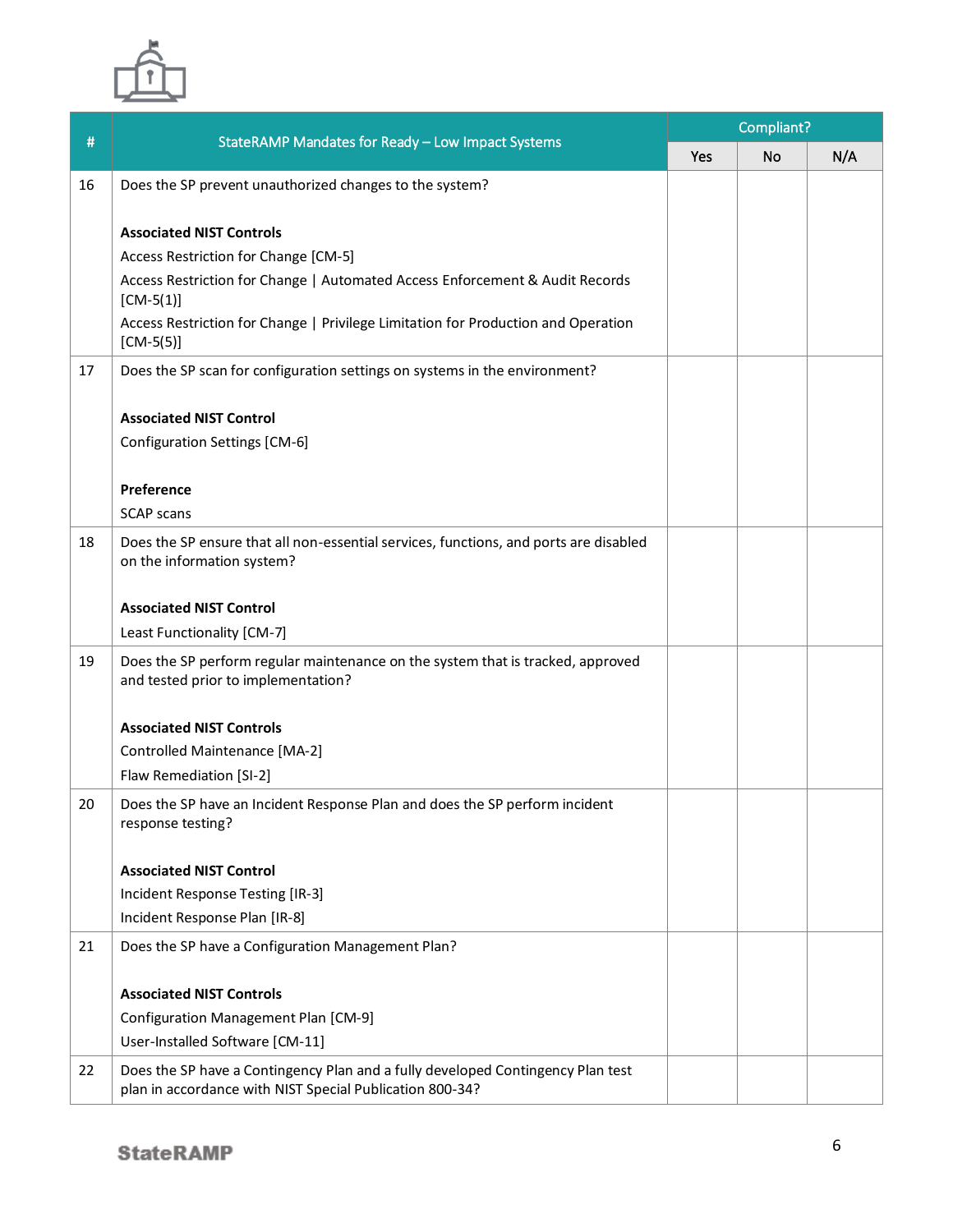

|    |                                                                                                                                                                                        | Compliant? |    |     |  |
|----|----------------------------------------------------------------------------------------------------------------------------------------------------------------------------------------|------------|----|-----|--|
| #  | StateRAMP Mandates for Ready - Low Impact Systems                                                                                                                                      | Yes        | No | N/A |  |
|    |                                                                                                                                                                                        |            |    |     |  |
|    | <b>Associated NIST Controls</b>                                                                                                                                                        |            |    |     |  |
|    | Contingency Plan [CP-2]                                                                                                                                                                |            |    |     |  |
|    | Telecommunications Services [CP-8]                                                                                                                                                     |            |    |     |  |
|    | Does the SP back up the information system and information system<br>documentation?                                                                                                    |            |    |     |  |
|    | <b>Associated NIST Control</b>                                                                                                                                                         |            |    |     |  |
|    | Information System Backup [CP-9]                                                                                                                                                       |            |    |     |  |
| 23 | Does the SP conduct code analysis for internally developed code?                                                                                                                       |            |    |     |  |
|    |                                                                                                                                                                                        |            |    |     |  |
|    | <b>Associated NIST Control</b>                                                                                                                                                         |            |    |     |  |
|    | Developer Testing and Evaluation [SA-11]                                                                                                                                               |            |    |     |  |
| 24 | Does the SP restrict physical system access to only authorized personnel?                                                                                                              |            |    |     |  |
|    |                                                                                                                                                                                        |            |    |     |  |
|    | <b>Associated NIST Controls</b>                                                                                                                                                        |            |    |     |  |
|    | Physical Access Authorizations [PE-2]                                                                                                                                                  |            |    |     |  |
|    | Physical Access Control [PE-3]                                                                                                                                                         |            |    |     |  |
|    | Access Control for Transmission [PE-4]                                                                                                                                                 |            |    |     |  |
|    | Access Control for Output Devices [PE-5]                                                                                                                                               |            |    |     |  |
|    | Monitoring Physical Access [PE-6]                                                                                                                                                      |            |    |     |  |
|    | Visitor Access Records [PE-8]                                                                                                                                                          |            |    |     |  |
|    | <b>Note</b>                                                                                                                                                                            |            |    |     |  |
|    | This requirement is N/A if the system leverages a StateRAMP or FedRAMP accredited                                                                                                      |            |    |     |  |
|    | laaS, however, this information must be obtained from the leveraged system's                                                                                                           |            |    |     |  |
|    | service provider.                                                                                                                                                                      |            |    |     |  |
| 25 | Does the SP monitor and log physical access to the information system, and maintain<br>access records?                                                                                 |            |    |     |  |
|    | <b>Associated NIST Controls</b>                                                                                                                                                        |            |    |     |  |
|    | Monitoring Physical Access [PE-6]                                                                                                                                                      |            |    |     |  |
|    | Visitor Access Records [PE-8]                                                                                                                                                          |            |    |     |  |
|    |                                                                                                                                                                                        |            |    |     |  |
|    | <b>Note</b>                                                                                                                                                                            |            |    |     |  |
|    | This requirement is N/A if the system leverages a StateRAMP or FedRAMP accredited<br>laaS, however, this information must be obtained from the leveraged system's<br>service provider. |            |    |     |  |
| 26 | Does the SP monitor and respond to physical intrusion alarms and surveillance                                                                                                          |            |    |     |  |
|    | equipment?                                                                                                                                                                             |            |    |     |  |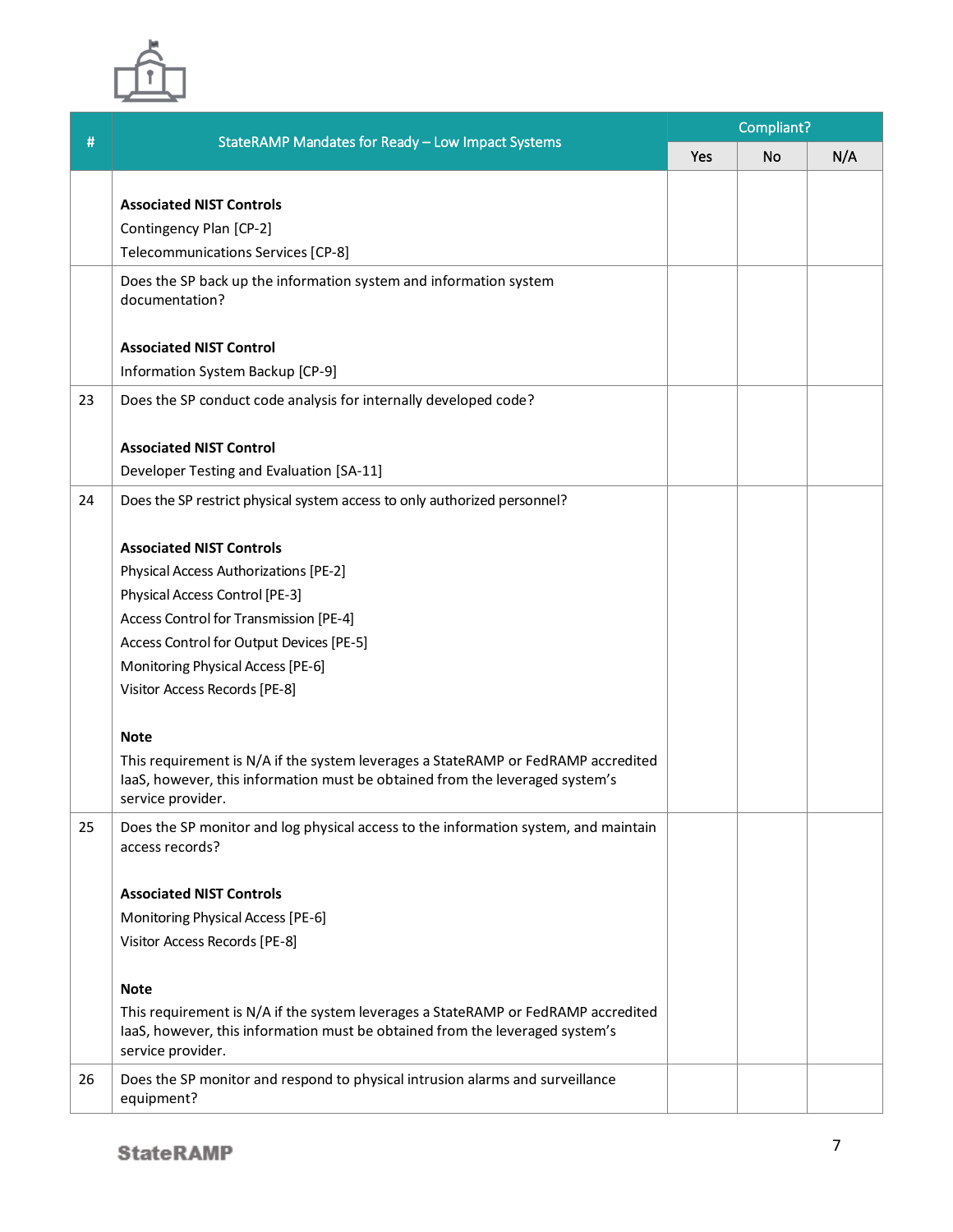

|    |                                                                                                                                                                   | Compliant? |    |     |  |
|----|-------------------------------------------------------------------------------------------------------------------------------------------------------------------|------------|----|-----|--|
| #  | StateRAMP Mandates for Ready - Low Impact Systems                                                                                                                 | Yes        | No | N/A |  |
|    |                                                                                                                                                                   |            |    |     |  |
|    | <b>Associated NIST Control</b>                                                                                                                                    |            |    |     |  |
|    | Monitoring Physical Access   Intrusion Alarms & Surveillance Equipment [PE-6 (1)]                                                                                 |            |    |     |  |
|    |                                                                                                                                                                   |            |    |     |  |
|    | <b>Note</b>                                                                                                                                                       |            |    |     |  |
|    | This requirement is N/A if the system leverages a StateRAMP or FedRAMP accredited                                                                                 |            |    |     |  |
|    | laaS, however, this information must be obtained from the leveraged system's<br>service provider.                                                                 |            |    |     |  |
|    |                                                                                                                                                                   |            |    |     |  |
| 27 | Does the system have or use alternate telecommunications providers?                                                                                               |            |    |     |  |
|    | <b>Associated NIST Controls</b>                                                                                                                                   |            |    |     |  |
|    | Telecommunication Services [CP-8]                                                                                                                                 |            |    |     |  |
|    | Telecommunication Services   Single Point of Failure [CP-8 (2)]                                                                                                   |            |    |     |  |
|    |                                                                                                                                                                   |            |    |     |  |
|    | <b>Note</b>                                                                                                                                                       |            |    |     |  |
|    | This requirement is N/A if the system leverages a StateRAMP or FedRAMP accredited                                                                                 |            |    |     |  |
|    | laaS, however, this information must be obtained from the leveraged system's                                                                                      |            |    |     |  |
|    | service provider.                                                                                                                                                 |            |    |     |  |
| 28 | Does the system have backup power generation or other redundancy?                                                                                                 |            |    |     |  |
|    |                                                                                                                                                                   |            |    |     |  |
|    | <b>Associated NIST Controls</b>                                                                                                                                   |            |    |     |  |
|    | Emergency Power [PE-11]                                                                                                                                           |            |    |     |  |
|    |                                                                                                                                                                   |            |    |     |  |
|    | <b>Note</b>                                                                                                                                                       |            |    |     |  |
|    | This requirement is N/A if the system leverages a StateRAMP or FedRAMP accredited<br>laaS, however, this information must be obtained from the leveraged system's |            |    |     |  |
|    | service provider.                                                                                                                                                 |            |    |     |  |
| 29 | Does the SP have service level agreements (SLAs) in place with all                                                                                                |            |    |     |  |
|    | telecommunications providers?                                                                                                                                     |            |    |     |  |
|    |                                                                                                                                                                   |            |    |     |  |
|    | <b>Associated NIST Control</b>                                                                                                                                    |            |    |     |  |
|    | Telecommunications Services   Priority of Service Provisions [CP-8 (1)]                                                                                           |            |    |     |  |
|    |                                                                                                                                                                   |            |    |     |  |
|    | <b>Note</b>                                                                                                                                                       |            |    |     |  |
|    | This requirement is N/A if the system leverages a StateRAMP or FedRAMP accredited<br>laaS, however, this information must be obtained from the leveraged system's |            |    |     |  |
|    | service provider.                                                                                                                                                 |            |    |     |  |
| 30 | Does the SP perform exit interviews with terminated personnel to retrieve any                                                                                     |            |    |     |  |
|    | security or authentication-related items and disable the terminated individual's                                                                                  |            |    |     |  |
|    | system access the day of termination?                                                                                                                             |            |    |     |  |
|    |                                                                                                                                                                   |            |    |     |  |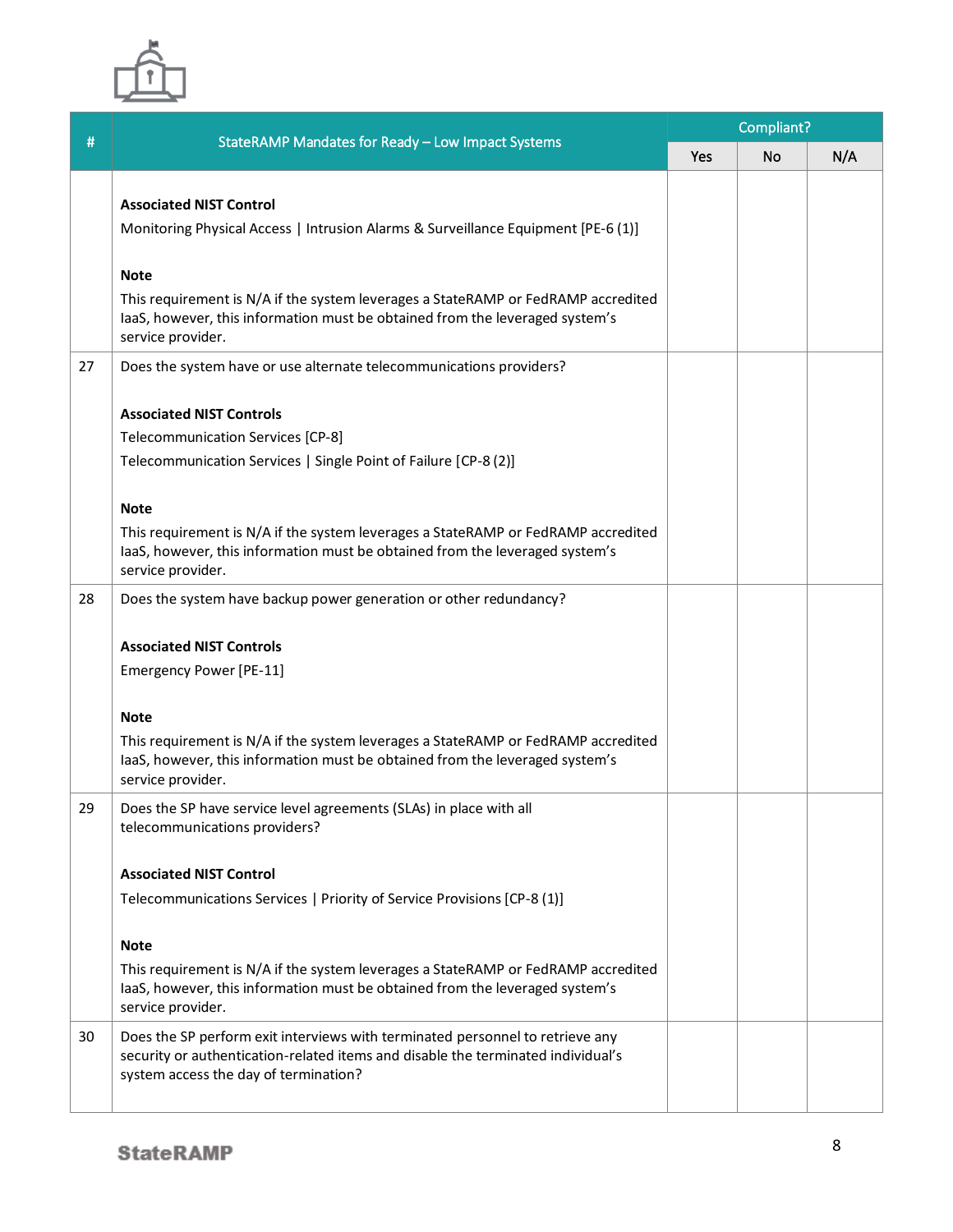

|  | StateRAMP Mandates for Ready - Low Impact Systems | Compliant? |    |     |  |
|--|---------------------------------------------------|------------|----|-----|--|
|  |                                                   | Yes        | No | N/A |  |
|  | <b>Associated NIST Control</b>                    |            |    |     |  |
|  | Personnel Termination [PS-4]                      |            |    |     |  |

## To achieve Ready Status, a service provider must have the required Ready Documentation.

|              | <b>StateRAMP Required Ready Documentation</b> | <b>Completed?</b> |           |     |  |
|--------------|-----------------------------------------------|-------------------|-----------|-----|--|
|              |                                               | Yes               | <b>No</b> | N/A |  |
| $\mathbf{1}$ | Boundary Diagram                              |                   |           |     |  |
| 2            | StateRAMP Inventory Worksheet                 |                   |           |     |  |
| 3            | <b>Roles &amp; Permissions Matrix</b>         |                   |           |     |  |

### To achieve Ready Status, a service provider must complete, at minimum, 50% or 21 of the StateRAMP Documents.

| #              | <b>StateRAMP Documentation</b>                             |     | Compliant? |     |  |
|----------------|------------------------------------------------------------|-----|------------|-----|--|
|                | (Minimum of 50% Documents Must be Completed for Ready)     | Yes | <b>No</b>  | N/A |  |
| 1              | System Security Plan (SSP)                                 |     |            |     |  |
| $\overline{2}$ | Incident Response Plan                                     |     |            |     |  |
| 3              | Information System Contingency Plan                        |     |            |     |  |
| 4              | <b>Configuration Management Plan</b>                       |     |            |     |  |
| 5              | <b>Rules of Behavior</b>                                   |     |            |     |  |
| 6              | <b>Control Implementation Summary</b>                      |     |            |     |  |
| 7              | <b>Continuous Monitoring Plan</b>                          |     |            |     |  |
| 8              | User Guide                                                 |     |            |     |  |
| 9              | Separation of Duties (SOD)                                 |     |            |     |  |
| 10             | Security Policy - Access Control (AC)                      |     |            |     |  |
| 11             | Security Policy - Awareness & Training (AT)                |     |            |     |  |
| 12             | Security Policy - Audit & Accountability (AU)              |     |            |     |  |
| 13             | Security Policy - Security Assessment & Authorization (CA) |     |            |     |  |
| 14             | Security Policy - Configuration Management (CM)            |     |            |     |  |
| 15             | Security Policy - Contingency Planning (CP)                |     |            |     |  |
| 16             | Security Policy - Identification & Authentication (IA)     |     |            |     |  |